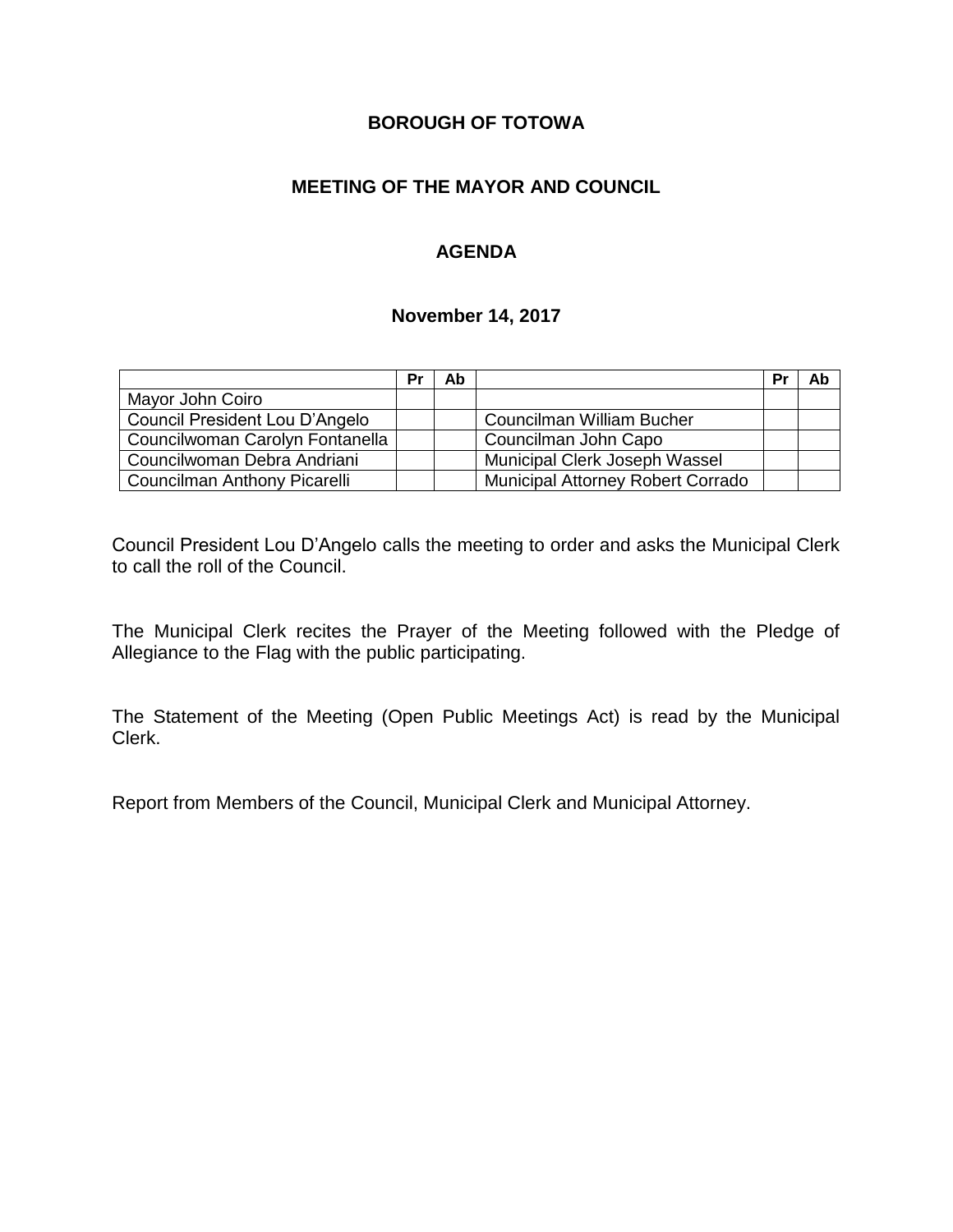Minutes of the Mayor and Council for the meeting of October 24, 2017.

#### **COMMITTEE ON FINANCE: PICARELLI, D'ANGELO, FONTANELLA.**

Resolution No. 2017-23 for the payment of bills.

Resolution to effectuate the redemption of Tax Sale Certificate #17-00002 for 268 Grant Avenue, Block 116, Lot 4.

Acknowledge receipt of the Report of Annual Tax Sale held on October 26, 2017 from Tax Collector Elaine Reddin.

Authorize the Borough Attorney to prepare and the Borough Clerk to advertise for the RFP's for 2018 Professional Services.

# **COMMITTEE ON PUBLIC SAFETY: D'ANGELO, FONTANELLA, BUCHER.**

Resolution Of The Borough Of Totowa Authorizing The Payment Of Terminal Leave Benefits To Mark Ross Aue, Sr.

Approve payment of the Fire Department Clothing Allowance for 2017.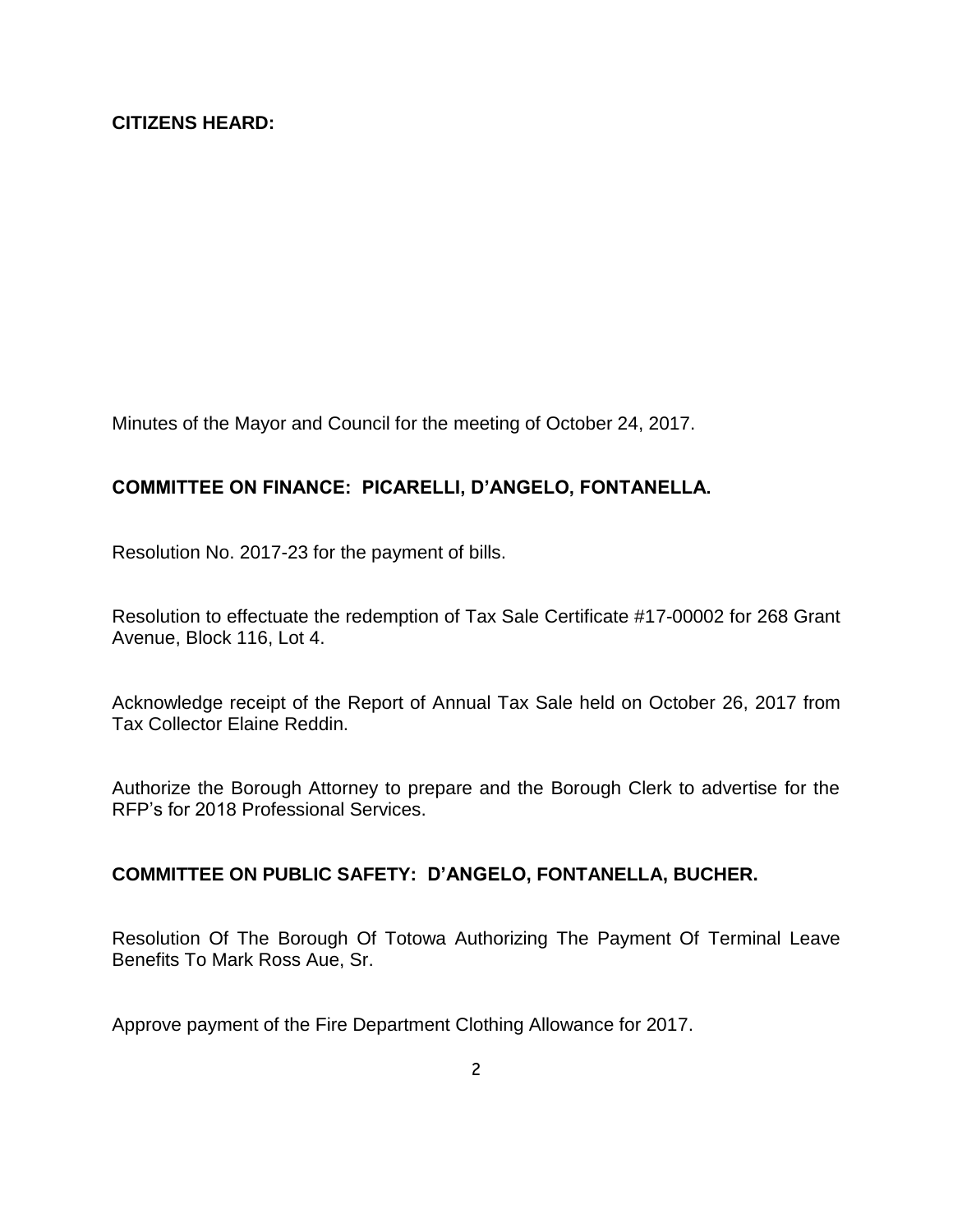# **COMMITTEE ON PUBLIC WORKS: BUCHER, CAPO, PICARELLI.**

Accept the bids for the 2017 Road Program.

Recommendation of the Committee to adopt a resolution to award the contract/reject the bids for the 2017 Road Program.

Resolution To Authorize The Purchase And Delivery Of One New Landscaping Trailer For The Department Of Public Works.

#### **COMMITTEE ON ENG. & PUB. PROPERTY: FONTANELLA, ANDRIANI, D'ANGELO.**

Resolution authorizing the Mayor to execute the Statements of Consent—NJDEP Form WQM-003 on behalf of the Borough of Totowa for Kari-Out Company, 690 Union Boulevard, Block 179, Lot 1.

#### **COMMITTEE ON LIAISON & INSPECTION: ANDRIANI, BUCHER, CAPO.**

No report.

#### **COMMITTEE ON LEG. & ORDINANCES: CAPO, PICARELLI, ANDRIANI.**

Introduce on first reading and advertise for public hearing an Ordinance Of The Borough Of Totowa, In The County Of Passaic, New Jersey Authorizing The Financial Agreement Between The Borough And The Redeveloper Pursuant To The Local Redevelopment And Housing Law, N.J.S.A. 40A:12A-1, Et Seq.

Resolution Authorizing An Application To The Local Finance Board Pursuant To N.J.S.A. 40A:12A-29(A)(3) And N.J.S.A. 40A:12A-67(G) In Connection With Not To Exceed \$300,000 Non-Recourse Redevelopment Area Bonds (NJDC Urban Renewal Development Project).